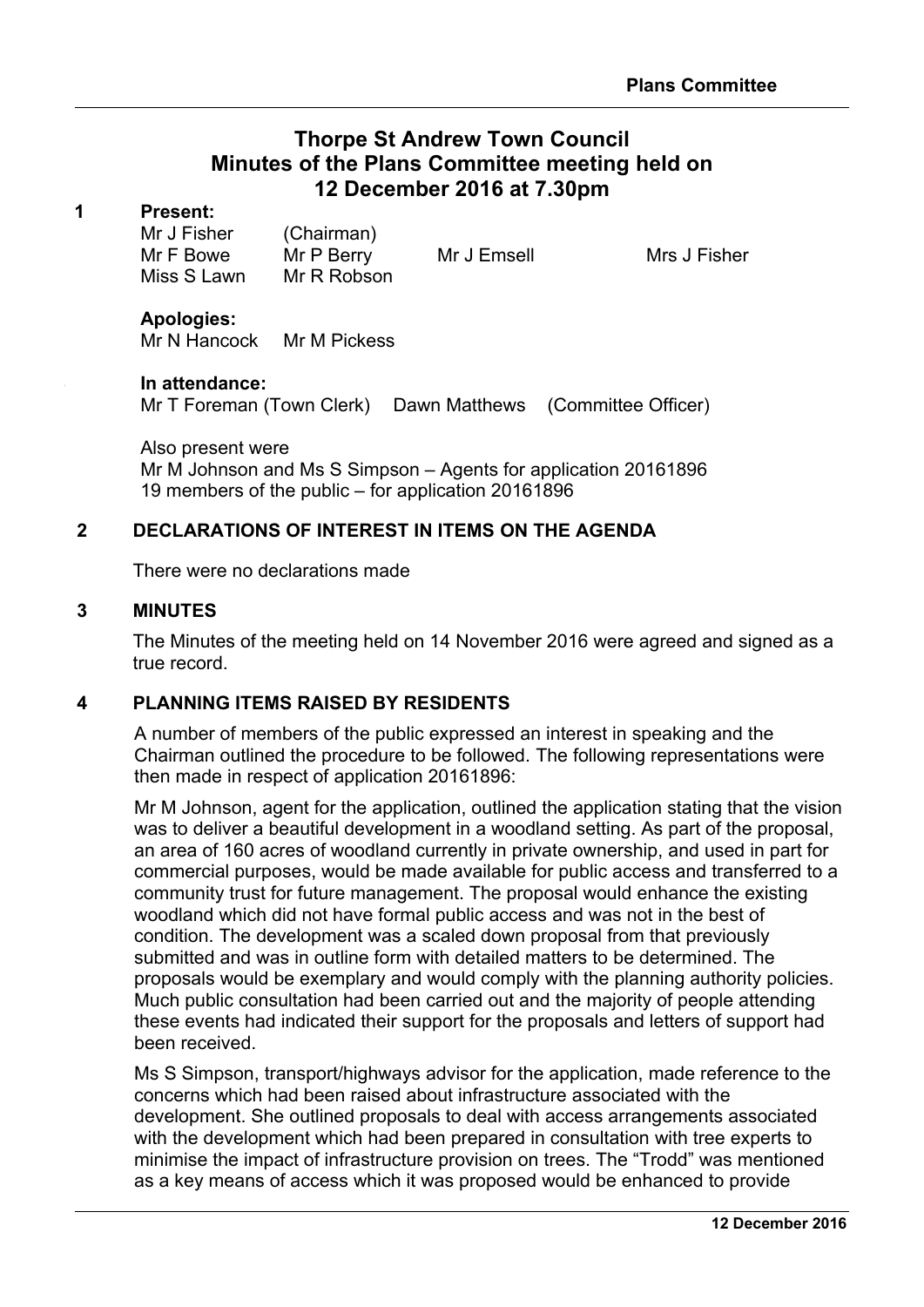pedestrian and cycle access. The proposals would enhance the existing access routes to local schools, would enhance waiting areas for bus transport and would include appropriate provision for car parking for residents and visitors of the woodland. She concluded that the infrastructure proposed would be good quality, well designed and useful.

Mr Johnson and Miss Simpson then answered questions from Town Council Members and the Clerk. They confirmed that 2 or 3 letters of support had been received. They were asked in particular to comment on the proposed arrangements for future management and funding of the woodland as there was much uncertainty about these arrangements. They commented that, following the initial provision of infrastructure within the woodland area, such as paths, gates, fencing etc. which would be funded by the developers, the ongoing management would fall to an appointed community trust using funds derived from a service charge levied on the properties within the development. The charges had been tested and there would be sufficient funds to manage the site. Members of the Town Council pressed this matter further with the agents as they were very concerned that there would not be sufficient funds forthcoming to ensure the future maintenance of the woodland. The agents stated that they could not give an estimate of the likely income from the service charge or the costs of management as these were still being worked up and were dependent on a number of factors still to be determined. They did confirm that the service charges would not apply to the units of affordable housing. Members of the Town Council reminded the agents that these concerns had been raised with them before and yet they had not come to the meeting with any clear information about the viability of funding the woodland management into the future. There were grave concerns that there would not be sufficient funds to achieve the long-term management of the woodland and there did not appear to be any alternative arrangements should the service charges not produce sufficient funding. They were also concerned about the level of service charge which might have to be applied to raise sufficient funds and the difficulties this could cause occupiers. The agents stated that the level of service charge needed would be dependent on the extent to which the infrastructure such as highways and public rights of way were adopted by the highway authority and it was therefore not possible to quantify the service charge at this point. Members of the Town Council commented that it should have been possible in any event to estimate the likely costs of management of the woodland by comparison with other public woodland areas. A comment was made that the principal of securing a woodland area for community use was to be welcomed but there were too many issues still unclear with regard to this situation. Concern was also raised about the fact that the current proposal related to a smaller portion of the whole area of land previously put forward for development and could potentially lead to more houses being built on the two smaller areas than was originally being considered for the whole area. The other area of land, which it was believed had now been put forward as a potential option for future development, was held by different owners to the land the subject of the current application.

Mr T Catmull – commented that he had in the past been opposed to proposals for the Oasis development but in this instance he felt he could support the development as he welcomed the opportunity for the local community to secure future use of the woodland. Development was necessary to enable communities to grow. He had attended some of the consultation meetings held by the applicants to which those with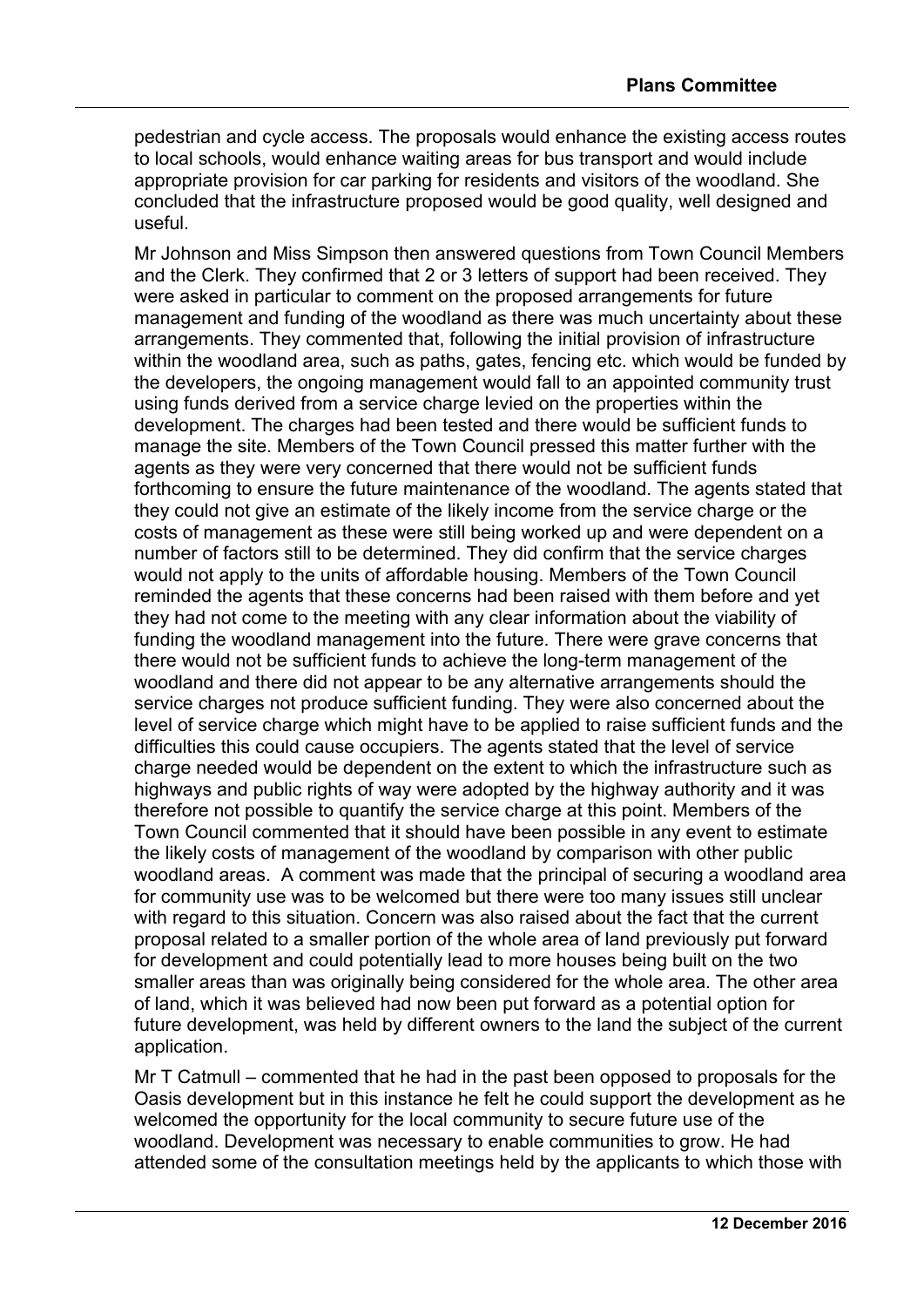concerns had been invited to attend to discuss their concerns but he had not been aware of any opposition. He recollected that at one of the meetings there had been mention of a potential service charge of £300 per annum per household which would raise in the region of £60,000 per year for the management trust which, if the necessary infrastructure was in place prior to transfer to the management trust, seemed reasonable. He did however take on board the lack of information available that evening from the applicants and understood the Town Council's concerns. Members of the Town Council stressed the need for the proposals to be viable to avoid a situation in the future where responsibility for funding the management of the woodland fell to the Town Council/local community.

Mrs M George – as a member of the Friends of Thorpe Woodland urged the Town Council to oppose the development. This was the largest area of woodland in the greater Norwich area and a designated County Wildlife Site. The 300 houses were not needed and the provision of formal public access was not worth the loss of loss of 25 acres of outstanding woodland. The building of one house would have an unmeasurably devastating effect on the wildlife in the area. She commented that there had been overwhelming opposition to the development in the past and the latest sweeteners of a reduced scale development and the offer of the public accessible woodland did not negate the impact of the proposal on the woodland as a whole. The woodland needed to be preserved in its present condition.

Mr D George – raised concerns about the impact of the development on the area in terms of the increased number of cars and their impact on the already busy road network which would not be negated by the NDR as it was local traffic. He also referred to the impact of the development on local facilities such as the doctors and the schools which could not cope with an increase in demand.

Mr Bourne – raised concerns about the impact of 300 houses in the middle of the woodland. He had enjoyed the woodland all his life and disagreed with the applicant's comment that the woodland was not in the best of condition. He felt the woodland would be destroyed if it was broken up by the development and did not agree that the woodland would deteriorate if not enhanced by the proposed development.

Ms Leeds – urged the Town Council to reject the proposals, stating that the woodland was a wonderful green space on the edge of Norwich which was particularly special because of its size. It was a haven for wildlife and the proposed development would harm and undermine the quality and ecological value of the whole area. There was no need for development in this location as enough land had been identified elsewhere and the local community had consistently opposed this development over the years.

Mr Beckett – commented that the Friends of Thorpe Woodland had contacted its members to ascertain their views and over 600 had had responded to an online survey expressing objections to the proposals. (a copy of these was handed to the Town Council). As a County Wildlife Site, the woodland had strong value despite claims to the contrary by the developer and the development would undermine the value of the area and the habitat. As new developments took place in the surrounding area, the value of the woodland increased. The woodland needed to be managed in its entirety.

Mr Abbott – raised concerns at the incompetence of the applicants in not being able to answer fundamental questions about the costings associated with the proposals. He also raised concerns about the potential future use of the land and was advised that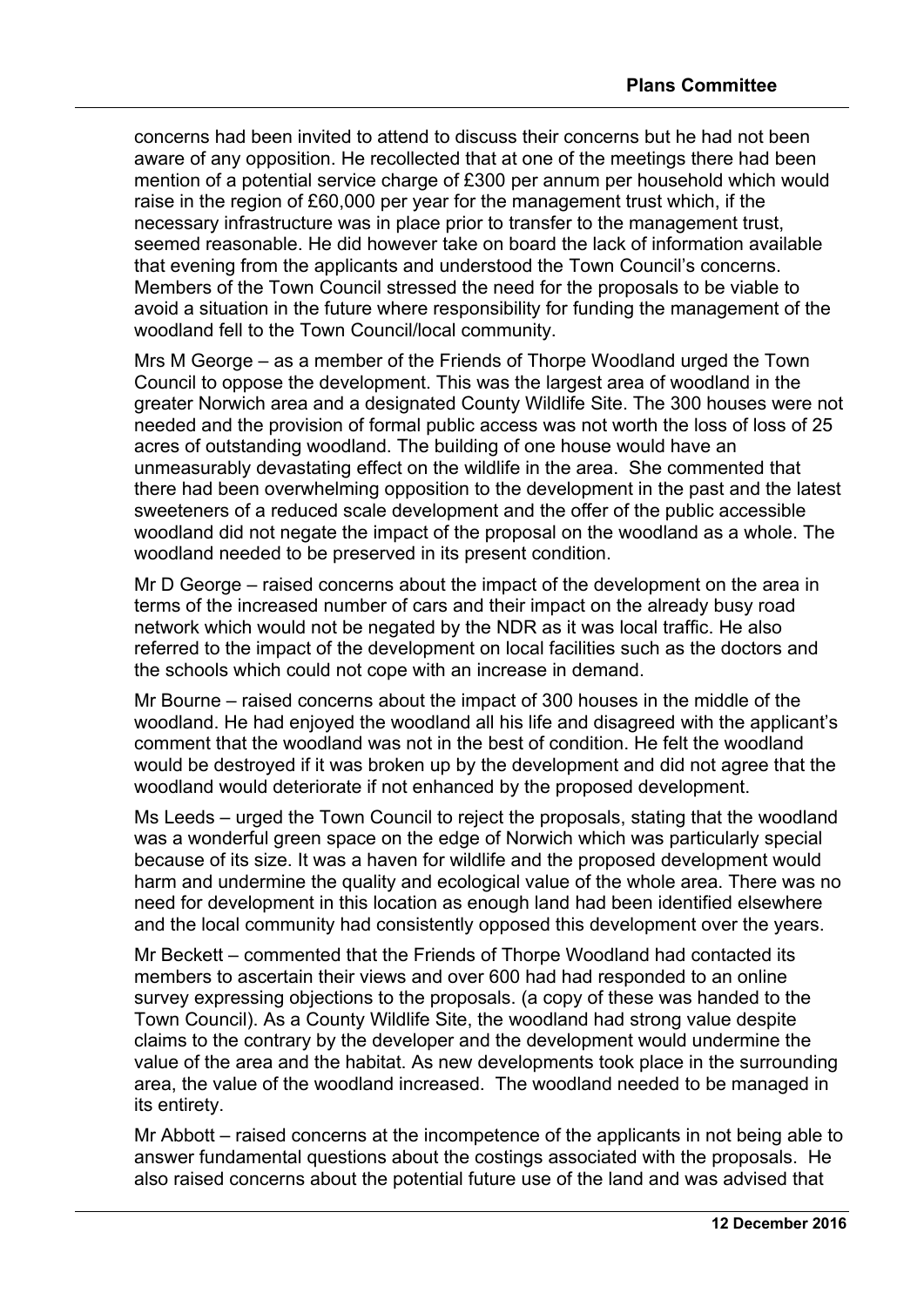the applicants had included provision within their proposals to prevent further future development of the site within their ownership.

Ms L Beckett – stated that she had been using the woodland all her life and that public access had never been discouraged. The woodland had a huge educational value for local children and this value was worth more than any development.

Sprowston Resident – a resident from Sprowston commented that the scale of development going on in the area surrounding was such that the value of the woodland as a green space was increasing all the time.

Mr E King – on behalf of young people, acknowledged the importance of building more houses but said that this was not the right place for development. The woodland had existed for many more years than the current population and needed to be protected for the future. The proposals would not enhance the woodland or enrich the area as claimed and the sole reason for the development was purely financial.

In response to a member of the public's comment about the accessibility of the meeting to the local community in terms of publicity and lack of microphones, the Chairman reminded those present that Town Council meetings where scheduled each month and advertised. The Town Council was a consultee in respect of this application and that it would be for Broadland District Council to determine the application. He urged all members of the public to make their representations to the District Council.

## **5 PLANNING APPLICATIONS**

- (i) REF: 20161840 28 Broom Avenue single and 2 storey side and rear extension. Mr Robson commented that there had been some concerns expressed by one of the neighbours about the loss of light the extension would cause - **NO OBJECTION**.
- (ii) REF: 20161848 33 St Catherines Road single storey front, side and rear extensions. Mr Bowe reported that there were no objections from the neighbours - **NO OBJECTION.**
- **(iii)** REF: 20161896 Racecourse Plantation erection of up to 300 new homes and the creation of a new community woodland (outline) The Chairman reported that the Town Council had consulted the Norfolk Wildlife Trust about the development and they objected to the proposal on the basis that the whole of the development was within a County Wildlife Site. The area had successfully been removed from the Growth Triangle Area Action Plan because of its significance and designation. The Trust was of the view that despite the reduction in size, the proposed development would have a significant adverse impact on the Woodland. It was rare for sites designated as County Wildlife Sites to be developed but in the event of the development proceeding, the remainder of the site would remain a County Wildlife Site. The Norfolk Wildlife Trust was of the view that there was some discrepancies in the survey undertaken by the applicants, for example in relation to newts, and were of the view that aspects of the site would be impacted on if the development proceeded. Reference had been made to the issue of whether or not the site should be classified as an Ancient Woodland but in any event the site clearly had significant historical value. He went on to report on conversations held with